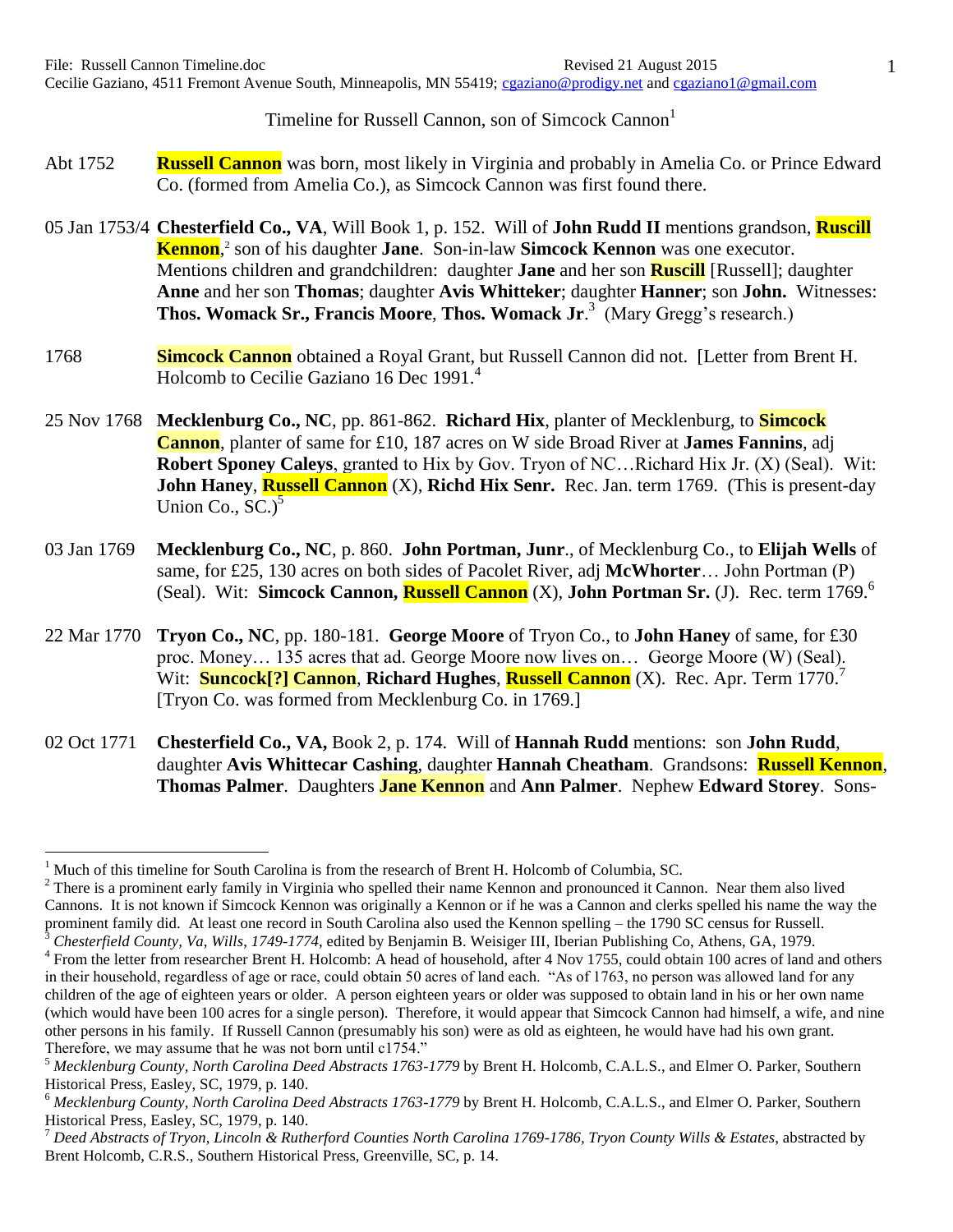in-law **Simcock Kennon** and **Ellis Palmer**. Witnesses: **Joel Cheatham, Wm. Rucks, Josias Stuart, James Rucks, Wm. Muse**. 8

- 31 Dec 1772 **Prince Edward Co., VA.** I **Abraham Rice** promise to pay or cause to be paid to **Russel Cannon** the full and just sum of twenty shillings on or before the 25 day of January also twenty shilling the first day of March in the year 1773 witness my hand and seal Abraham Rice my hand. Witness was **Edward Russel**. 9
- **Apr 1775 American Revolutionary War began.**
- c1777/1778 **Location: Tennessee, South Carolina, or Virginia?** Russell Cannon married Jane Campbell.
- 19 Nov 1778 **Prince Edward Co., VA**, Deed Book 6, p. 34. Indenture made between **Russell Cannon of the Province of South Carolina and ninety six district** of the one Part and **John Brown**, of the province of Virginia & County of Prince Edward of the other part, for £200 current money of Virginia 125 acres in Prince Edward Co., bounded by the lands of **John McGeehee**, **Daniel Frith** and **Jacob McGeehee**. Wit: **William Bibb, Reuben Coleman, Samuel Burton. May have been part of land inherited from grandfather Rudd.**
- 10 Dec 1779 **Tennessee (family story)**. William born to Russell Cannon & Jane Campbell. If Tennessee is correct, perhaps Russell was with Simcock Cannon in Washington Co. as early as 1779. William may have been born 10 Dec 1781; information from several people conflicts, but his tombstone states 10 Dec 1779..
- 16 Mar 1783 **Washington Co., NC (TN). James McAdams** and **Jemima his wife** his grant of 10/24/1782 conveyed unto **Peter Finch** 200 acres of land on Cherokee Creek for 150 pounds NC money adjacent **Ben Johnston**, witnessed by **R. Cannon**.<sup>10</sup> However, when court oath was made in the next term **Simcocke Cannon** verified this sale. **Pearson Brummet**<sup>11</sup> and **Samuel Duncan** were also witnesses.
- 26 May 1784 **Washington Co., TN: William Cannon** conveyed to **Fredrick Anderson** fifty acres on a branch of Cherokee Creek for 40 pounds. Witnesses: **Russell Cannon, William Murphy, Ambrose Mayfield**. 12
- 1780/1784 **Washington Co., TN, or South Carolina. Rhoda Cannon** born to Russell and Jane.
- **1784 American Revolutionary War ended. (Treaty of Paris 3 Sep 1773; ratified 14 Jan 1784).**
- 1784/1790 **Washington Co., TN, or Greenville District, SC.** An unknown male (John?) may have been born to Russell and Jane. An unknown male of this age was in the 1800 census for Russell but not the 1810 census. This may or may not have been a son.

<sup>8</sup> *Chesterfield County, Va, Wills, 1749-1774*, edited by Benjamin B. Weisiger III, Iberian Publishing Co, Athens, GA, 1979. Research by Mary Gregg. of Austin, TX.

<sup>&</sup>lt;sup>9</sup> Prince Edward County, Virginia Court Records, Various Series, 1755-1797, Russell assignee of Cannon vs. Rice, bundle 138, Bar Code 1183930, box 25; Library of Virginia, Richmond.

<sup>&</sup>lt;sup>10</sup> Washington County Deed Book, Vol. 1, pp. 53-54. (TSLA Roll 195, Old Book "A.")

<sup>11</sup> He appears to have been the **Pearson Brummet** who died in Abbeville Co., SC, by Mar. 1787.**Pearson's** brother **Samuel Brummet** was in Washington Co., TN, from 1790 until his death there in 1819.

<sup>&</sup>lt;sup>12</sup> Washington County Deed Book, Oct. 1783-Oct. 1786, Vol. 3, pp. 192-193. (TSLA Roll 195, Old Book "A.")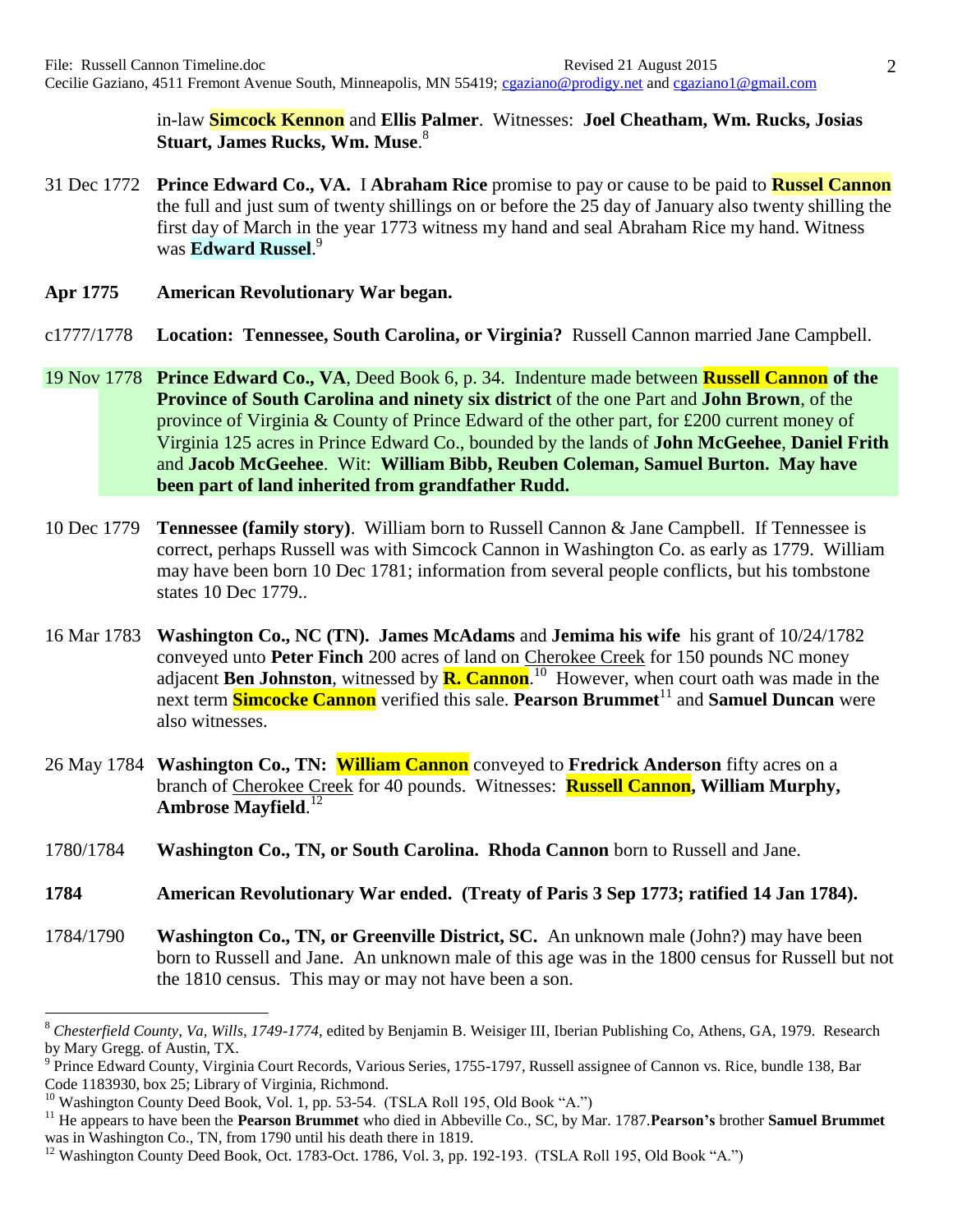16 May 1785 **Greenville District, SC. James Cannon** born to Russell and Jane.

01 Jan 1787 **Ninety Six District, SC**, State Grants, Vol. 14, p. 569, microfilm WK1752-1753. State of South Carolina for 2 pounds, 4/4d, to **Russell Cannon**, 95 acres in the district of Ninety Six on the branches of the middle fork of Saluda River. Plat certified 16 March 1786.

21/22 Sep 1787 **Greenville Co.**, **SC**, Deed Book A, pp. 133-135. **Simcock Cannon** of *Ninety Six District* and state aforesaid to **Russel Cannon** of said district (lease five shilling, release 45 pounds), 105 acres on the middle fork of Saluda River adj. **Dennis Duff**, granted to said Simcock Cannon 4 Sep 1786<sup>13</sup>. Simcock Cannon (LS). No witnesses indicated. Acknowledged in open court in Greenville Co. 19 Nov 1787.

- 1786/1789 **Greenville District, SC. Margret Sophronia** was born to Russell and Jane.
- 20 Apr 1790 **Greenville Co., SC**, Deed Book C, pp. 25-26. **Denis Duff** of South Carolina, County of Greenville to **Russel Cannon** of same, by a grant 4 September 1786<sup>9</sup> to Dennis Duff... for 100 pds. 104 acres. Dennis Duff (LS), Wit: **James Russell**, **John Evans**, **John Barns** (X). Recorded 09 Aug. 1791.
- 1790 **Greenville District, SC. Martha** born to Russell and Jane.
- 1790 **Greenville Co., Ninety Six District, SC, Census**: **Russel Kennon**, 1 male b bef 1774, 2 males b 1775-1790 [William 1779, James 1785], 3 females [wife Jane, Margret 1785/90, Martha 1790]. P. 68, book: *First Census of the United States*. Also: p. 93, Microfilm Series M637; Roll 11*.*

Russell Cannon was also listed in *The Reconstructed 1790 Census of Georgia*, compiled by Marie De Lamar & Elizabeth Rothstein, Baltimore: Genealogical Publishing Co., Inc., 1985, p. 99.

- 18 Jan 1791 **Franklin Co., GA**, Deed Book C, p. 77. Deed dated 18 Jan 1791 received 16 Feb 1791 from **Simcock Cannon** of **Wilkes Co., Georgia** to **Elijah Williamson** of Franklin Co. Conveys 287- ½ acres in Franklin Co. on waters of Eastanolle Creek original plat dated 9 Nov 1785, granted by Governor George Wolton 22 Jan 1789. Wit: **Russell Cannon**. **Holeman Freeman**, J.P.<sup>14</sup>
- 1792 **Greenville Co.** petition, #153, to have the Publick Buildings in a more central location. Signed by **Russel Cannon** and **Wm Cannon**<sup>15</sup> . Published in *South Carolina Magazine of Ancestral Research*, Vol. XIII, No. 4, pp. 183-184 (Fall 1985).
- 1794 **Greenville District, SC. Carter** was born to Russell and Jane.
- 18 Mar 1796 **Greenville Co., SC.** Court Paper #1796 #22. **William Cannon**<sup>16</sup> **& Russel Cannon** of the Co. & St. aforesaid do acknowledge ourselves to Owe to Samuel Hollinsworth Senr the

<sup>&</sup>lt;sup>13</sup> Both these deeds stated that grants were made on 4 Sep 1786, in one case to Simcock Cannon and in the other case to Dennis Duff.

<sup>&</sup>lt;sup>14</sup> Deeds of Franklin Co., Georgia 1784-1826, by Martha Walters Acker, Southern Historical Press, Easley, SC, 1976, p. 11.

<sup>&</sup>lt;sup>15</sup> This William Cannon could not be Russell's son (who would have been aged 13 at the time. Another, older William Cannon resided in the area, who is very likely to have been Russell's brother.

 $16$  See note 10.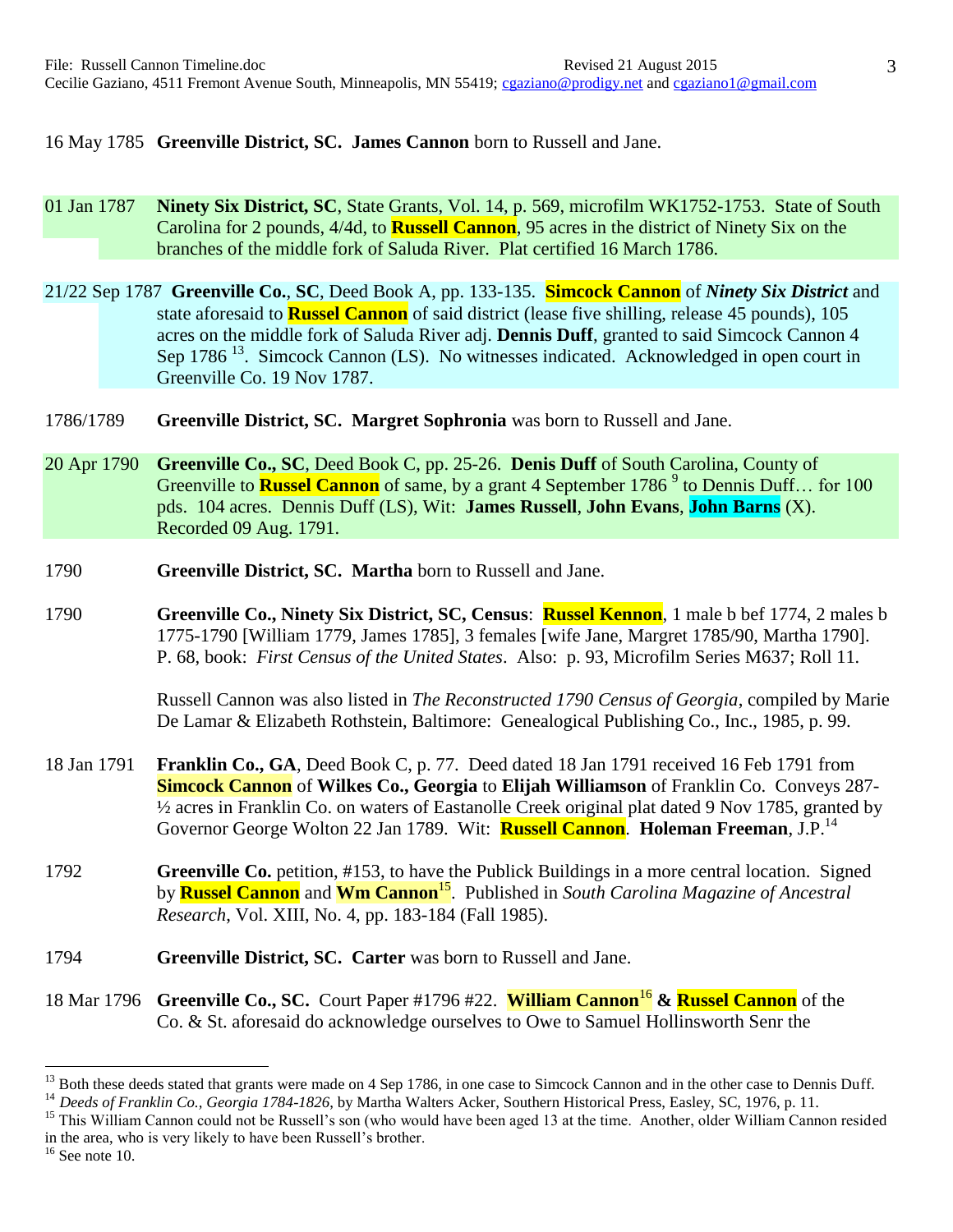Just & full Sum of 18 Pounds 13 shillings & 4 Pence Sterling to be levied and made of our Goods and Chattles if the above named William Cannon do make a Default in the Condition under Written, 18 March 1796. The condition is such if the above bound William Cannon do and shall Prosecute or Cause to be Prosecuted a suit against the above **Samuel Hollinsworth Junr & Samuel Hollinsworth Senr** by attachment with affect… William Cannon (#) (LS), Russel Cannon (R). Wit: **S. Earle, J. P.** /[note] I promist to pay or Cause to be paid unto William Cannon five Barren Cows of the Secont quality to be paid at or before the  $15<sup>th</sup>$  day of August... 10 November 1795. Samuel Hollingsworth, Samuel Hollingsworth.

- 07 Sep 1796 **Greenville District, SC. Elijah** was born to Russell and Jane.
- Abt 1800 **Greenville District, SC. Judith** was born to Russell and Jane.
- Abt 1800 **Greenville District, SC. Harriet** was born to Russell and Jane.
- 1800 **Greenville District, Census**, p. 248/177: **Russel Cannon.**
- 18 Oct 1802 **Pendleton District**, **SC,** Deed Book G, pp. 203-204. **Willis Benson** of Greenville District for \$100 sold to **Russell Cannon** of Pendleton District (no amount) on both sides of Wolf Creek. Date 18 Oct 1802. Wit: **Elijah Murphree**, **Joseph Dosett**. Elijah Murphree made oath to David Murphree, J.P., 25 Dec 1802. Rec.: 31 Jan 1802 (1803?).<sup>17</sup>
- 03 Aug 1805 **Pendleton District**, **SC,** Deed Book H, pp. 304-305. **Benjamin Bourland** for \$350 sold **Rusell Cannon** parts of tracts on Wolf Creek, of 12 Mile River, bd. by **Willie Benson, William Marchbanks, Reuben Reed and John Tatum. Wit: Wm. Cannon, James Cannon.<sup>18</sup> Agnes (X) Bourland** released dower to **John McClure**, JQ, 31 Aug. 1805. William Cannon made oath to John McClure, 31 Aug. 1803. Rec: 25 Mar,  $1806$ <sup>19</sup>
- 22 Aug 1808 **Pendleton District, SC,** Deed Book M., p. 25. **James Jett** of Pendleton to **Russell Cannon** of same; for \$1 sold 207 acres on branches of Rices Creek waters of Twelve mile River; border: begins at a pine knot in **Hall**'s line and joins **Jesse Tatum**. (signed) James Jett; wit: **Wm Jameson sr. & Wm Cannon jr**; wit. oath 22 Aug 1808 by William Cannon jr<sup>20</sup> before William Jameson JP; recorded 21 Nov 1812.<sup>21</sup>
- 1810 **Pendleton District, SC, Census**, p. 145A: **Russel Cannon.**
- 18 Sep 1812 **Pendleton District**, **SC,** Deed Book M, p. 22. **William Cox** of Pendleton to **John C. Foster** of same; for \$400 sold 289 acres on both sides of Rices Creek waters of Twelve mile River; border begins at a pine knot, joins **Abraham Duke, Russel Cannon, John Hall, John Fowler**, and **John Mullinix**; includes all land said Cox occupied in 1811, (signed) William Cox; Wit: **Jesse Miller, James Barrett**; wit. oath Oct. 12, 1812, by James Barrett before **Wm Edmondson** JQ; wit. oat Nov. 9 1812 by Jesse Miller before **Elijah Murphree** JP; Nov. 9, 1812 **Edward Tatum** before

<sup>17</sup> *Pendleton District, S.C. Deeds 1790-1806*, compiled by Betty Willie, Southern Historical Press, Easley, SC, 1982, p. 292.

<sup>&</sup>lt;sup>18</sup> These appear to be Russell Cannon's sons. Another William Cannon and another James Cannon lived in the area.

<sup>&</sup>lt;sup>19</sup> Pendleton District, S.C. Deeds 1790-1806, compiled by Betty Willie, Southern Historical Press, Easley, SC, 1982, p. 389.

<sup>20</sup> Probably Russell's son William.

<sup>21</sup> *Abstracts of Deeds: Pendleton District, SC books M and N (1812-1818)* by Dr. A. B. Pruitt, 2007, p. 5.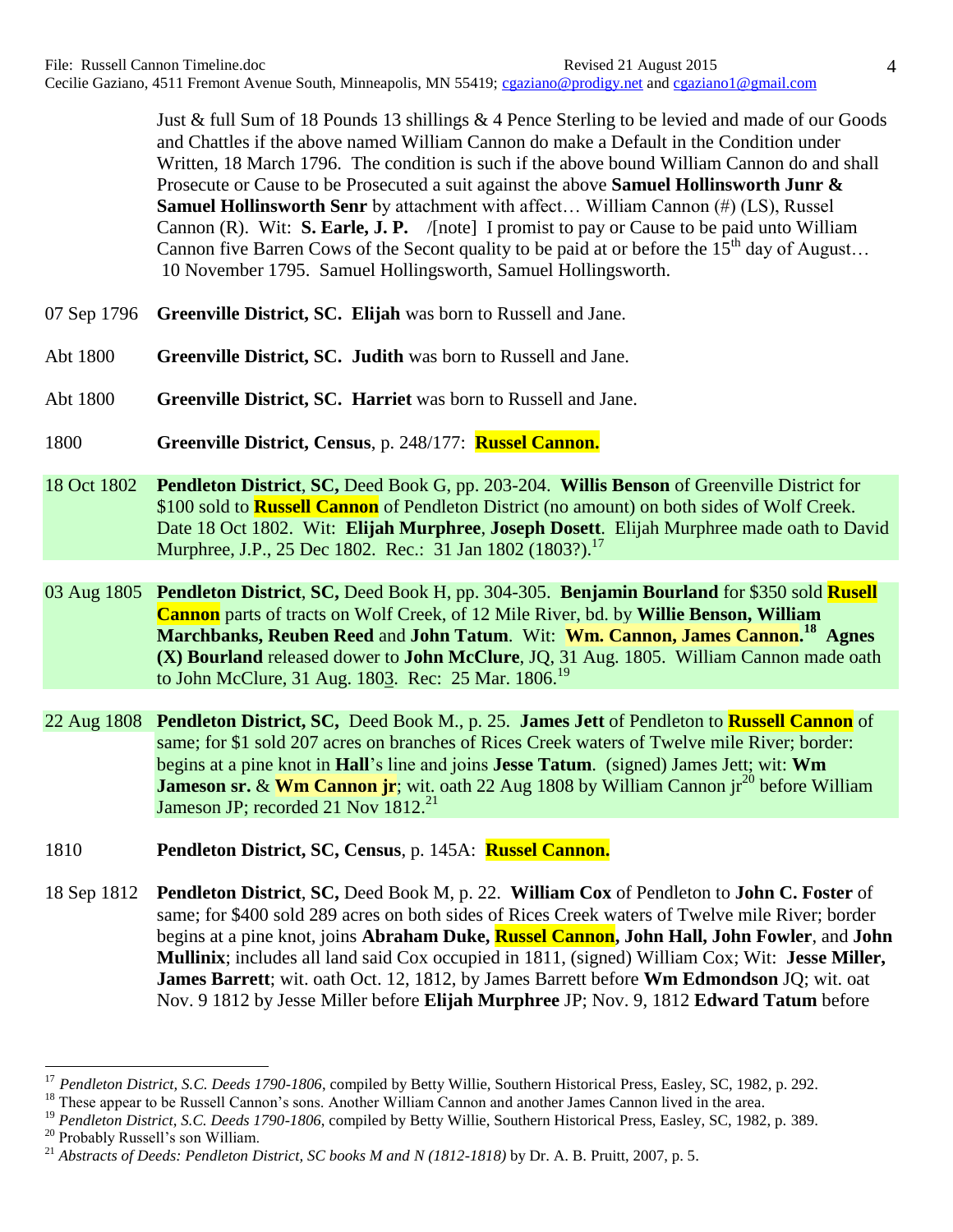Elijah Murphree JP, swears he saw William Cox "give" John C. Foster within conveyance on 'Oct. 24 last' and Foster received the same; dower renounced 25 Sep 1812 by **Catharine Cox**, wife of William before **John Willson** QU (signed) Catharine Cox's mark 'X'; 12 Nov 1812.<sup>22</sup>

## 1820 **Pendleton District, SC, Census**, p. 180: **Russel Cannon.**

- 08 Jan 1824 **Anderson Co., SC**, Deed Book S, p. 87. **Pendleton District. Russell Cannon** of said district for \$400 to **Elijah Cannon**, 100 acres on both sides of Wolf Creek, incl. muddy branch. Wit: **C. Cannon, Ransom Cannon**. Proved by the oath of **Carter Cannon** 10 Dec 1825 before Edward Norton, J.P. Rec. 30 Mar 1827.
- 07 Jul 1824 **Anderson Co., SC**, Deed Book S, p. 87. **Pendleton District. Russell Cannon** of said district Deed of Gift to son **Ransom Cannon**, **240 acres** to be his own at mine & his mother's death, on the south side of Wolf Creek adj. **Willis Benson**. Wit: **Sheriff Hains, James E. Heard**. Proved by the oath of Sheriff Hanes 28 Jan 1826 before **Edward Norton**, J.P. Rec 30 Mar 1827.
- 07 Jul 1824 **Anderson Co., SC**, Deed Book S, p. 88. **Pendleton District. Russell Cannon** of said district Deed of Gift to son **Ransom Cannon**, **10 acres** to be his own at mine & his mother's death, on the south side of Wolf Creek adj. **Benson** to the long branch bridge. Proved by the oath of Sheriff Haines 28 Jan 1826 before **Edward Norton**, J.P. Rec 30 Mar 1827.
- 07 Jul 1824 **Anderson Co., SC**, Deed Book S, p. 89. **Pendleton District. Russell Cannon** of said district Deed of Gift to son **Ransom Cannon**, **142 acres** to be his own at mine & his mother's death, on the both sides of Wolf Creek, waters of Twelve Mile River. Proved by the oath of Sheriff Haines 28 Jan 1826 before **Edward Norton**, J.P. Rec 30 Mar 1827.
- 10 July 1824 **Anderson Co., SC**, Estates, Book A, p. 296, File 97. Will of **Russel Cannon** of Pendleton District, SC…To wife **Jean Cannon**, **negro Simon, Rose, Willis, and Cate**; then to be sold and equally divided amongst my lawfull heirs; daughter **Harriet Duke, Negro Ann** to Harriet; wife Jean Cannon and son **Elijah Cannon**, exrs., 10 July 1824. Russel Cannon (X), Wit: **James Hunter, James E. Herd.** [NOTE: See full text of will below.]
- 01 Oct 1824 Memorandum of the Effects of **Russell Cannon** decd taken 1st October 1824, by **Danl Durham** (X), **Charles Durham** (X), and **Barnett H. Allgood**. {Papers part of above estate file}
- 18 Nov 1824 Sale bill. Purchasers: **Carter Cannon, Joel Durham, Elijah Cannon, Hugh Tatum, Ransom Cannon, John Ferguson, John E. Herd. Jacob Gearin, Edmond Singleton, Benjamin Day, Lewis Brown, Jas Cary, Charles Durham, James Hamilton, Wily Gilstrap, Joshua Thompson, Baily Barton, Wm Humpras, Wm Howin.** (Carter Cannon purchased one pair of mill stones.) {Papers part of above estate file}
- 1830 **Pickens County, SC**, **Census,** p. 317: **Jane Cannon** [widow of Russell]
- 1840 **Pickens County, SC**, **Census,** p. 370: **Jane Cannon.**

 $\overline{a}$ 

1850 **Pickens County, SC**, **Census,** p. 496: **Jane Cannon**, age 90, the household of Abraham Duke and Harriet, her daughter, and four of Harriet's children (Ransom, Martha, Sarah, and Russell).

<sup>22</sup> *Abstracts of Deeds: Pendleton District, SC books M and N (1812-1818)* by Dr. A. B. Pruitt, 2007, p. 5.